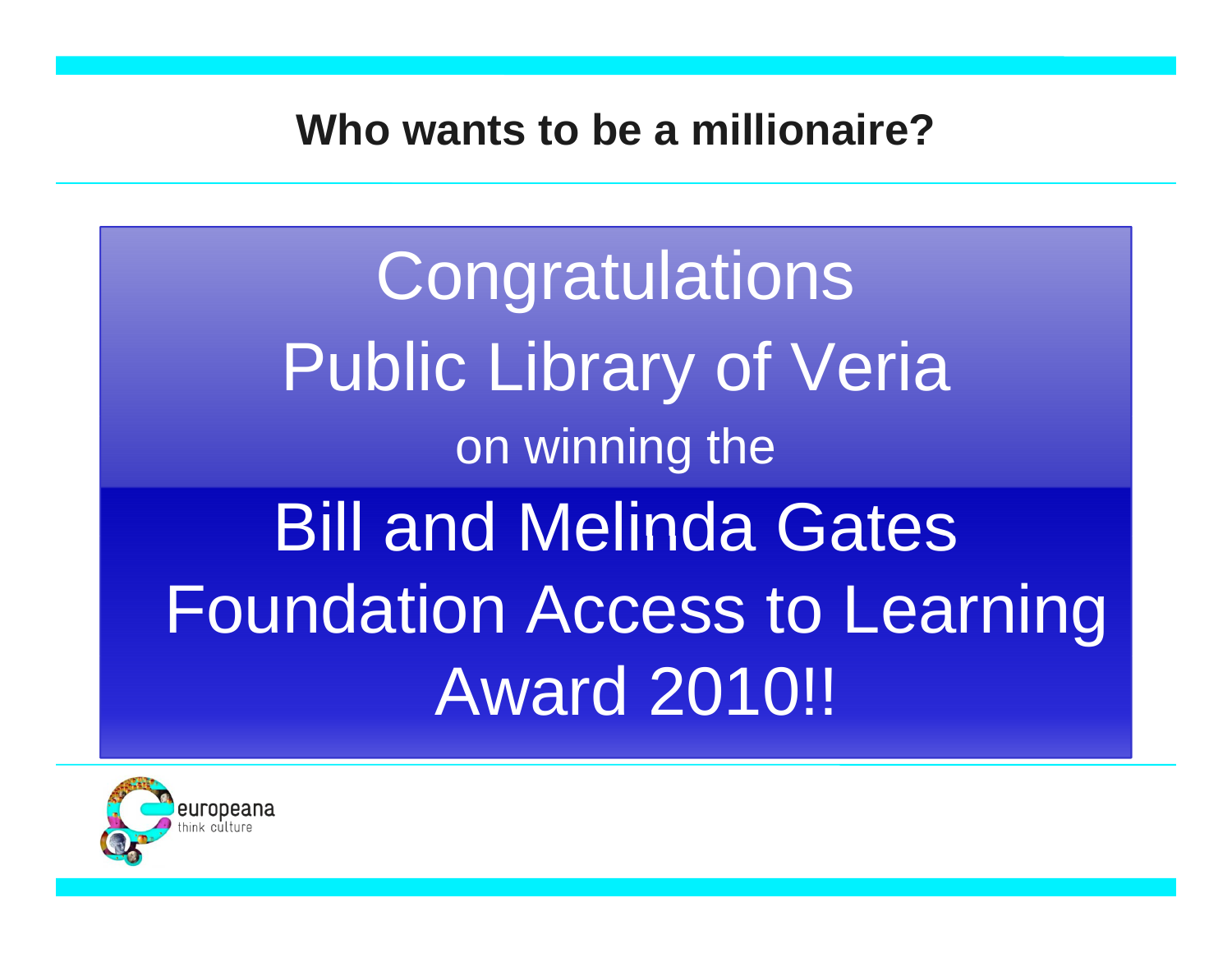



# **Europeana and Europeana Local**

Rob Davies, Scientific Coordinator Europeana Local and Access IT Athens, 19 October 2010 rob.davies@mdrpartners com

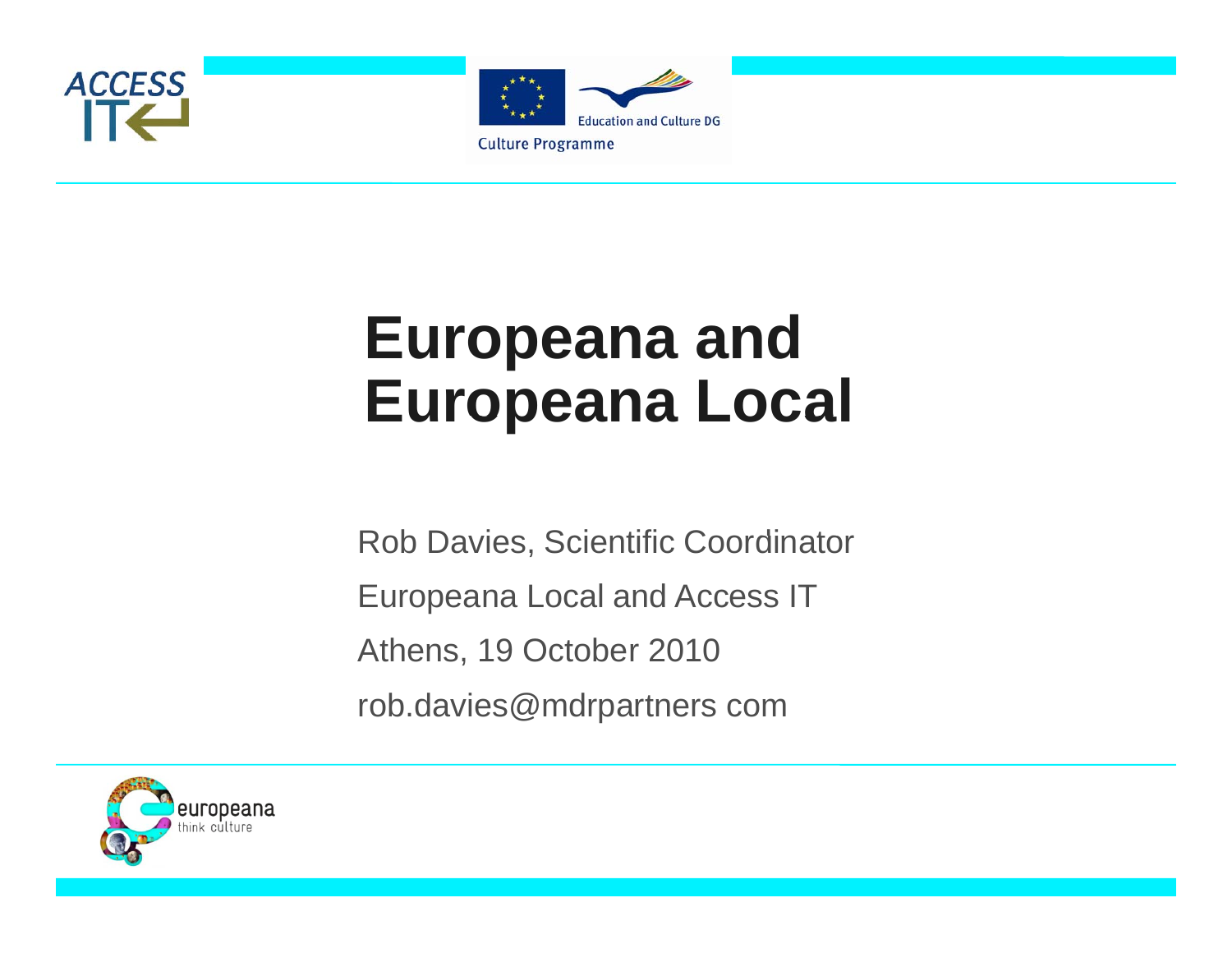#### **EU networks of local cultural institutions: a brief history**

- PLIS (public libraries in the Information Society). 1997
- $\blacksquare$ ■ PubliCA and PubliCA-CEE (1997-9)
- $\blacksquare$ ISTAR Networks (1998-2000)
- $\blacksquare$ PULMAN (2001-3)
- CALIMERA (2004-6)
- FP6 **Cross domain**, guidelines, policy toolkit, country progress, technical solutions
- ENTITLE (2008/9)
- $\blacksquare$ ■ Europeana Local (2008-11)

Making locally-sourced digital content available in Europeana. Towards an aggregations framework.

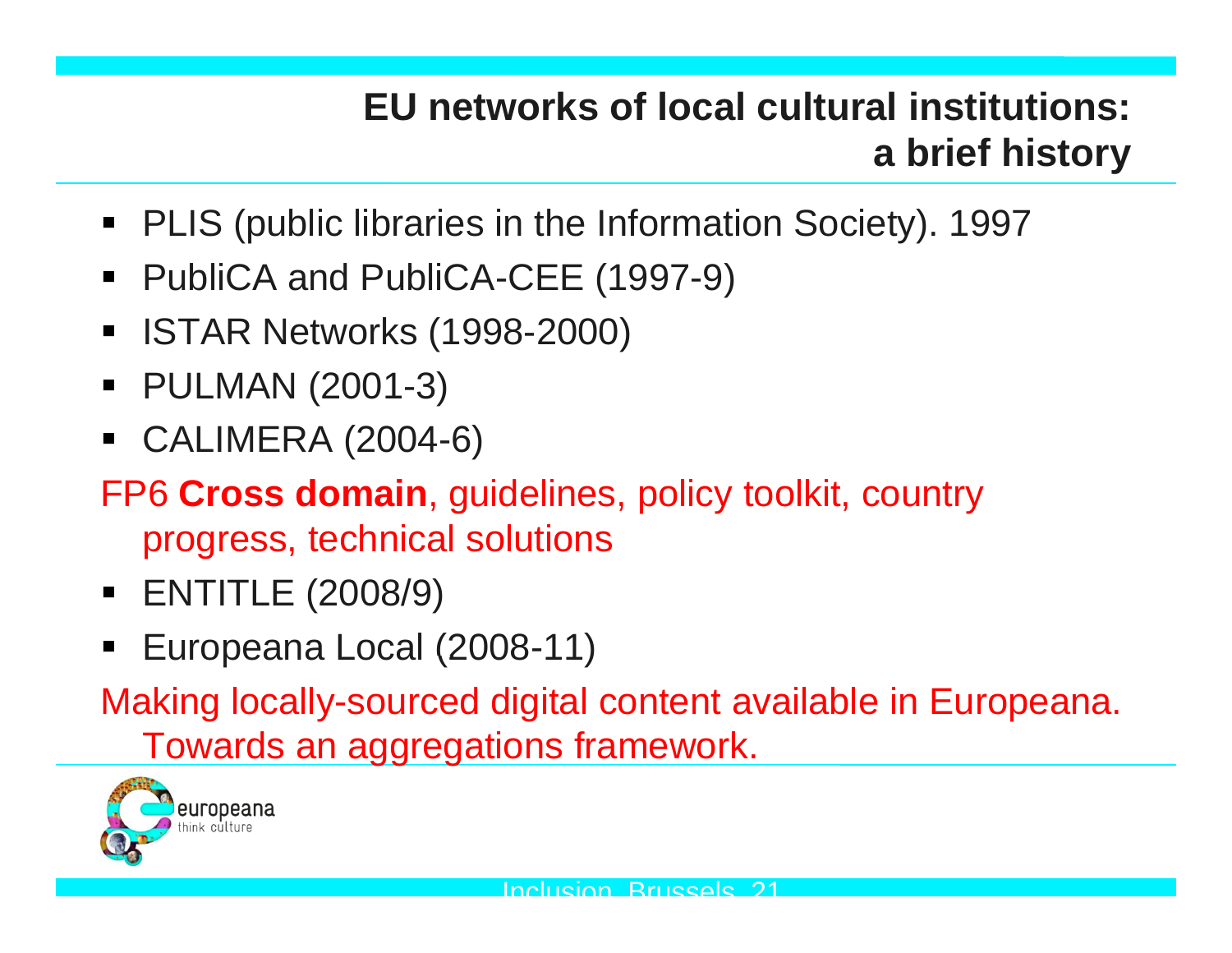## **Why EuropeanaLocal?**

- •EuropeanaLocal a proof of concept regarding the value of local and regionally sourced content
	- •But...... a short term approach to short term targets
- •In fact, a Best Practice Network……
- Not a sustainable approach; there is no 'ELocal aggregation'
- •Action is needed at national level to aggregate local and regional content metadata
	- You need digital content first!
- Need for viable aggregator business models at national level

#### •**Start something – ownership/governance can come later**

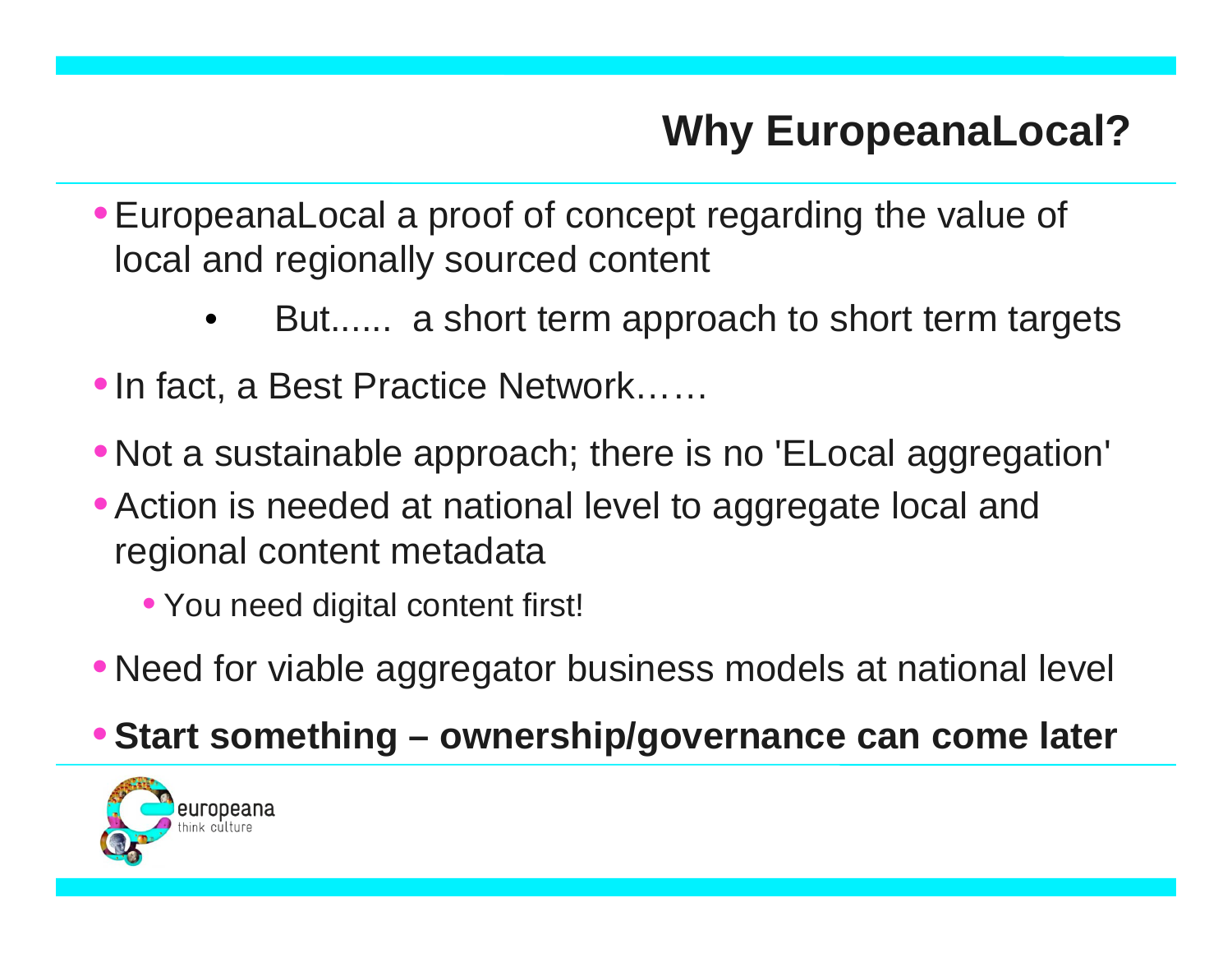## **What are ELocal partners?**

- One partner per country (new repository/existing aggregator)
- $\bullet$  Heterogeneous organisation types
	- Ministry of Culture
	- national libraries
	- national museums
	- national cultural agencies
	- regional cultural agencies,
	- $\bullet$  public libraries,
	- local museum,
	- research foundation,
	- $\bullet$  regional digital library provider,
	- private sector organisations
- All aggregators of local/regional content

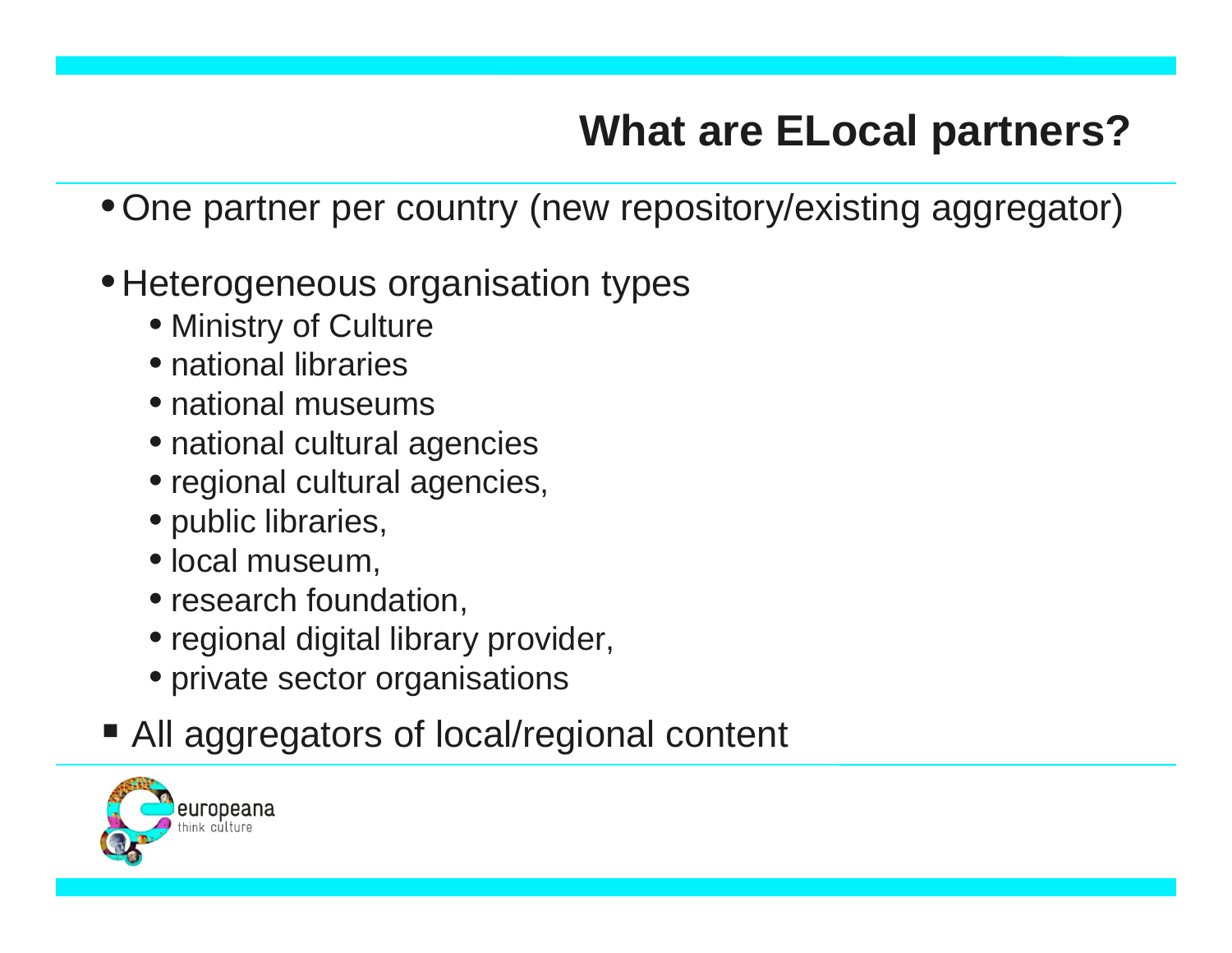- 70% complete
- Year 1 was preparation
	- Commission Review of preparatory year (July 2009) was favourable
- Year 2 was implementation : getting content into Europeana
- •**Year 3 focus is encouraging more sustained aggregation**  of local and regional content: national meetings
	- Potentially important events in moving forward 'aggregation politics' in each country
	- Towards a 'sensible level of aggregation

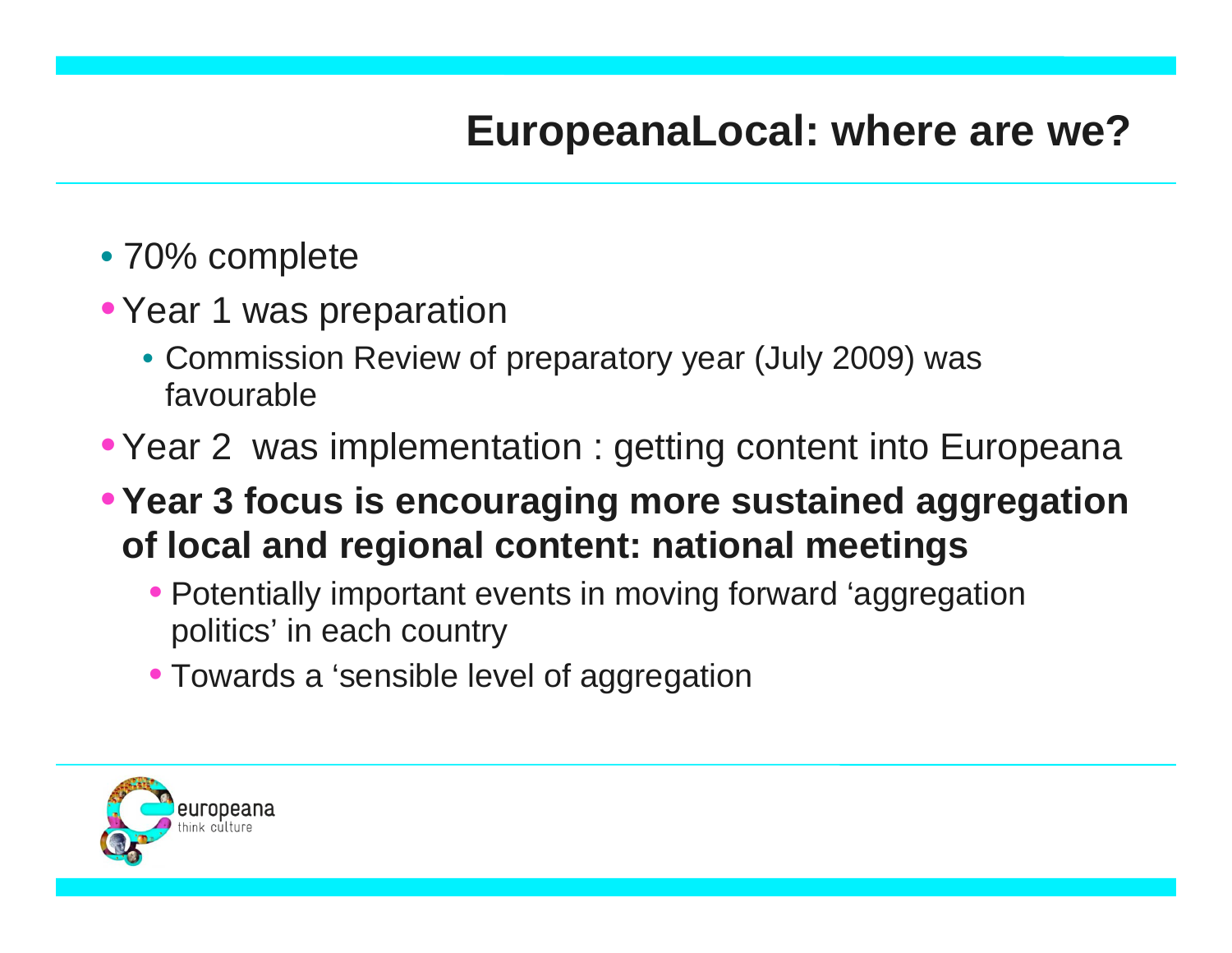### **Europeana content objectives**

- 10 million items for Rhine release summer 2010exceeded!
- Representation of National and European culture by all European countries
- Representation of all domains and types of content

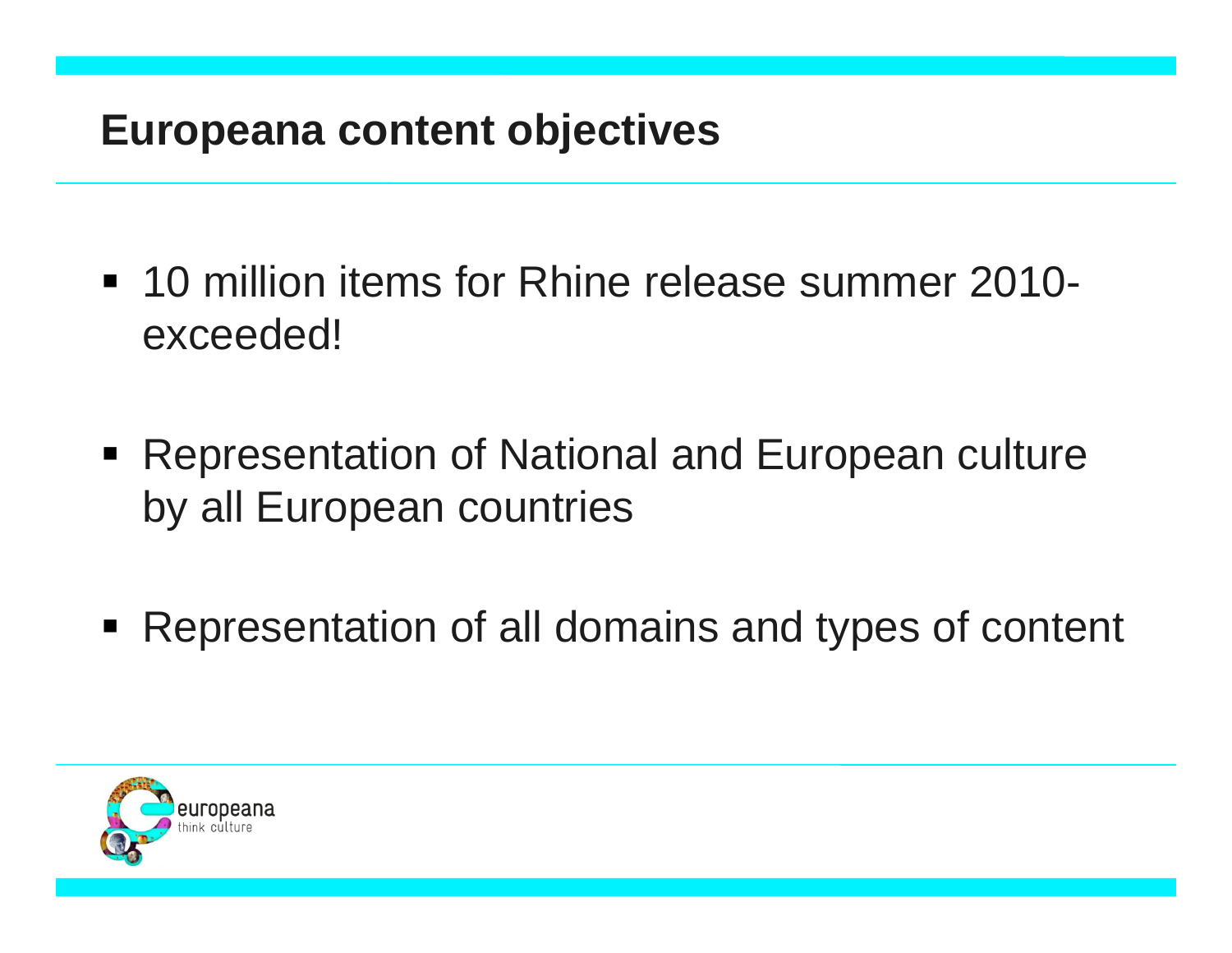#### **Data provided by country, by September 2009**



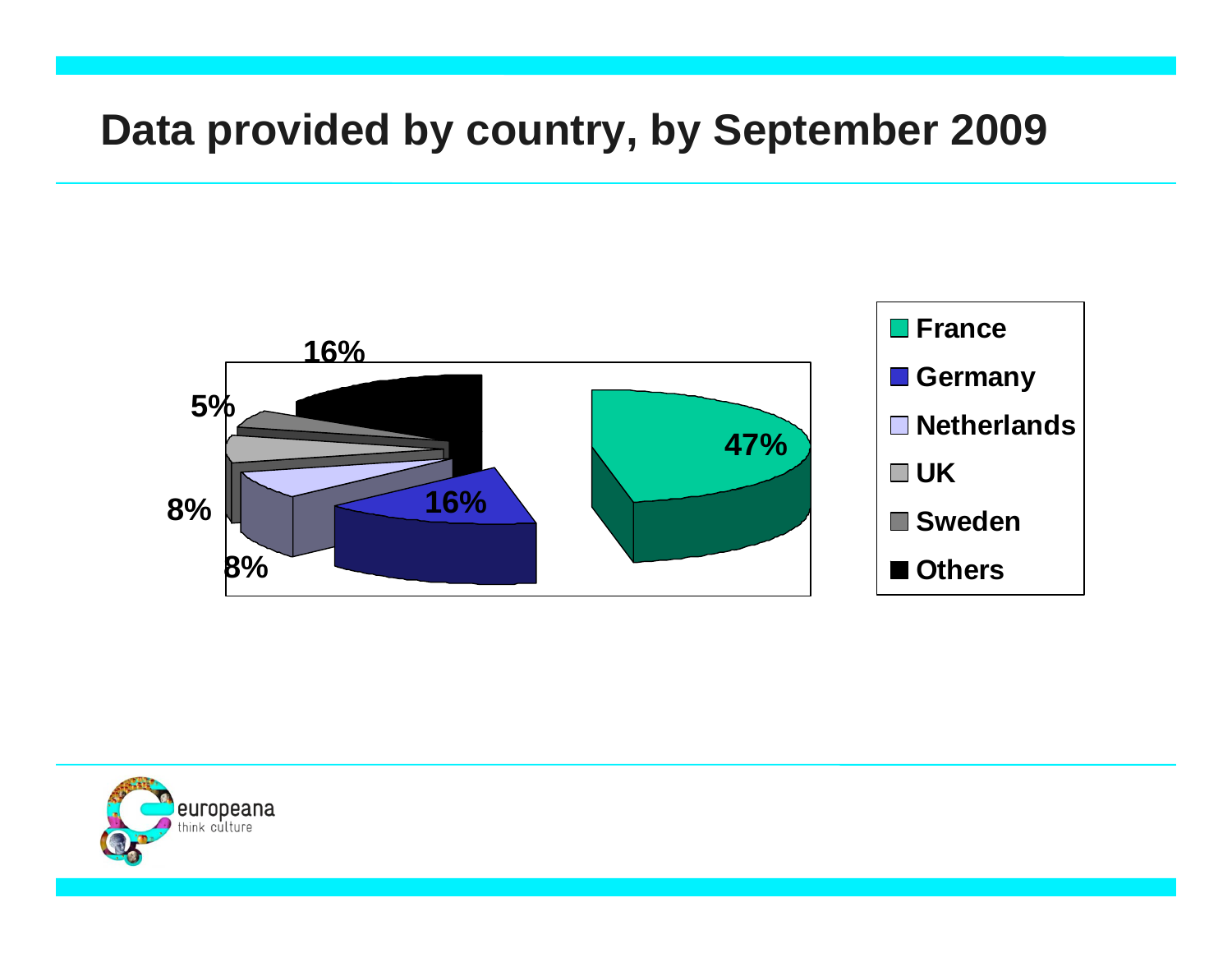### **Data provided per country – Top 10 June 2010**



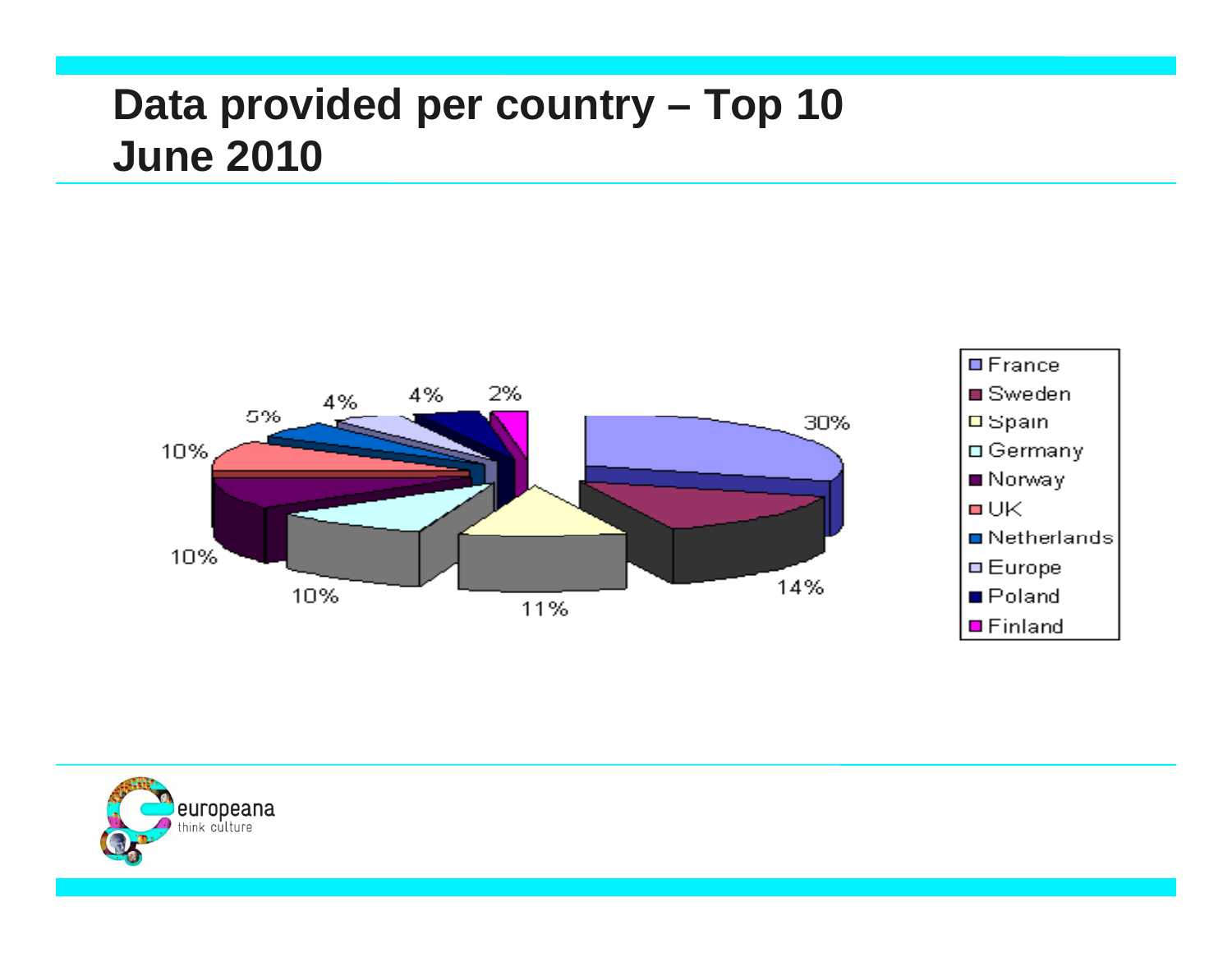### **Europeana Content, June 2010**

- Content at prototype launch Nov '09: 2 million items from every domain, every EU member
	- $\rightarrow$  today around 12 million items,
- н images: photos, paintings, drawings, postcards, posters
- П texts: books, newspaper articles, manuscripts, letters
- $\blacksquare$  videos: movies, documentaries, TV broadcasts, public information films
- sounds: cylinders, 78rpm discs, radio, field recordings

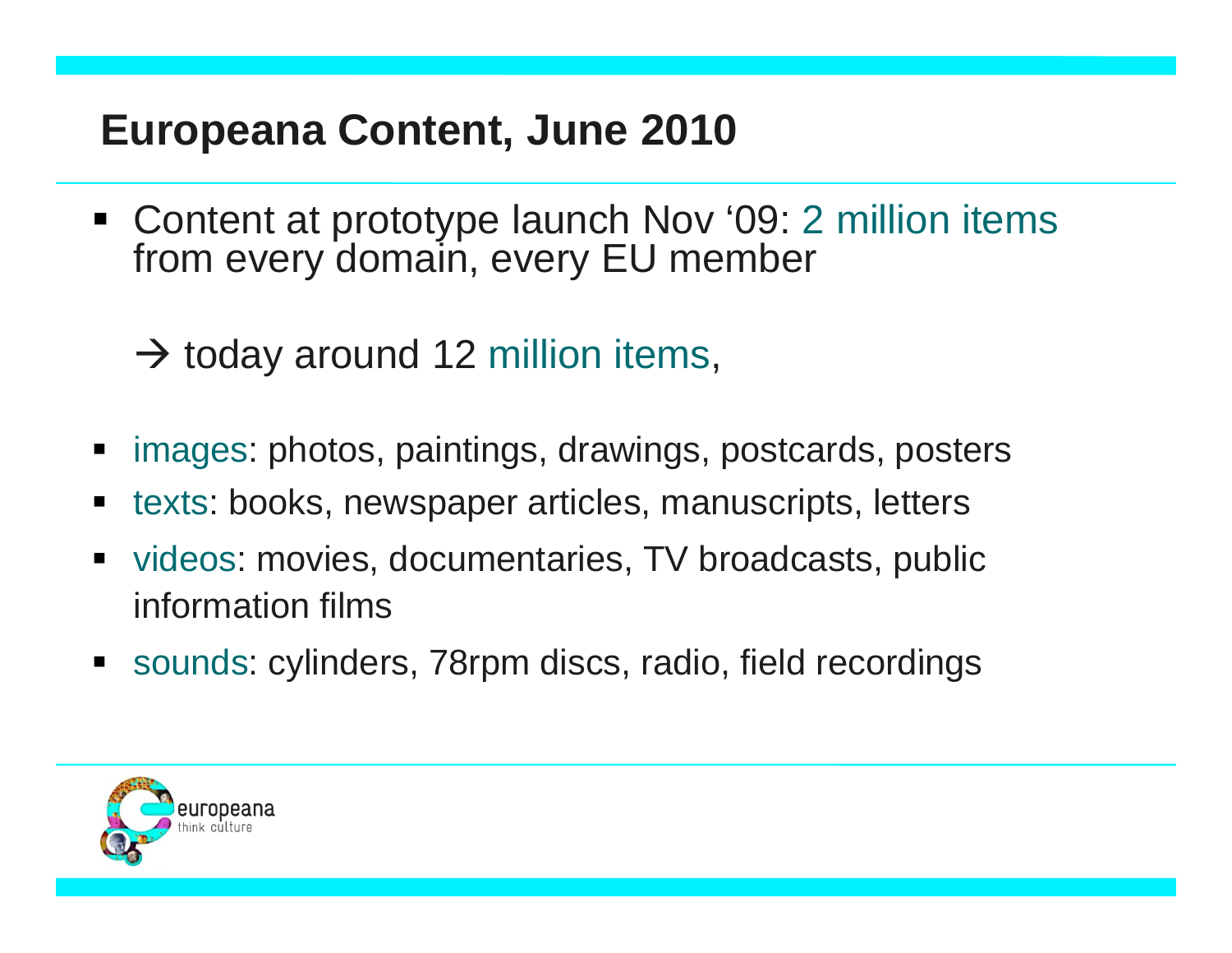- Big opportunity to prove value of local and regional content
	- a great improvement in place-based discovery in Europeana
- by end August 2010
	- •**EuropeanaLocal has already contributed 3.5 million (27%) of the c12 million items now in Europeana - the largest single source**
	- Content from over 20 countries
- •EuropeanaLocal partners are only a small sample of potential

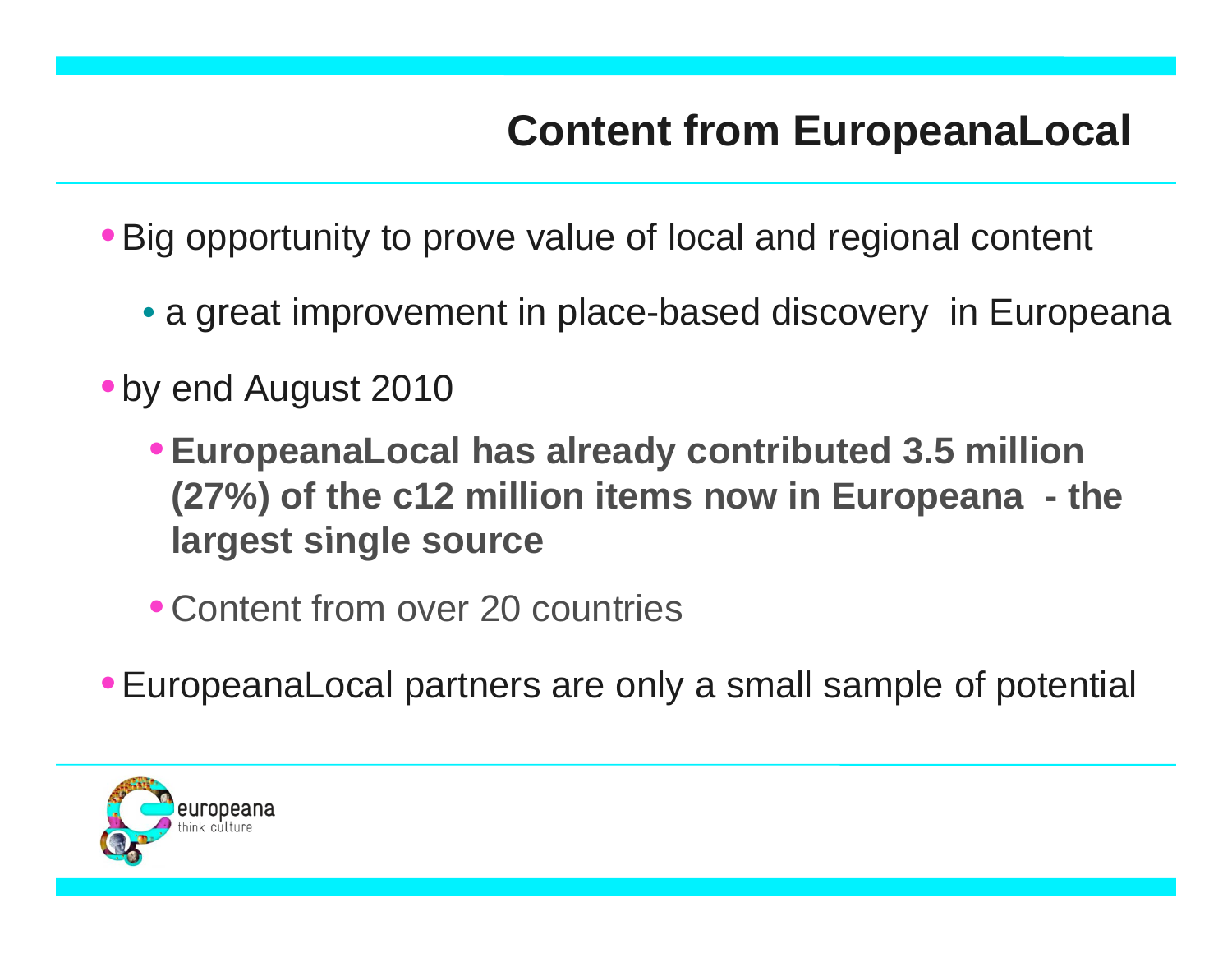#### **Aggregations in Europe**



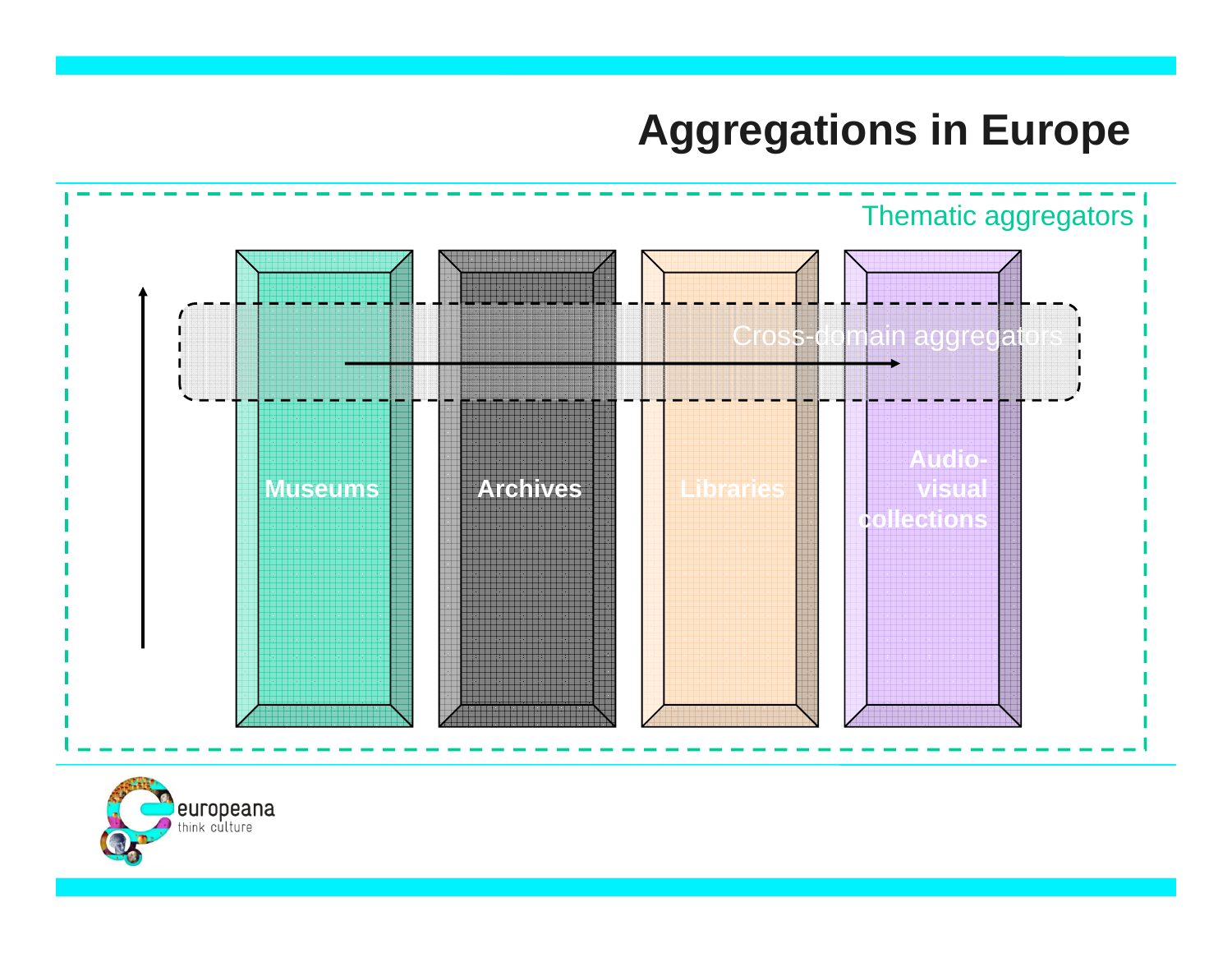- ELocal partners in each country are almost all aggregators, large or small, either
	- • already a major national or regional aggregator of local content
	- •• OR where none exists, they might become the national or regional aggregator of local content
	- •• OR main task is to ensure that the local and regional content they have aggregated becomes part of larger aggregation

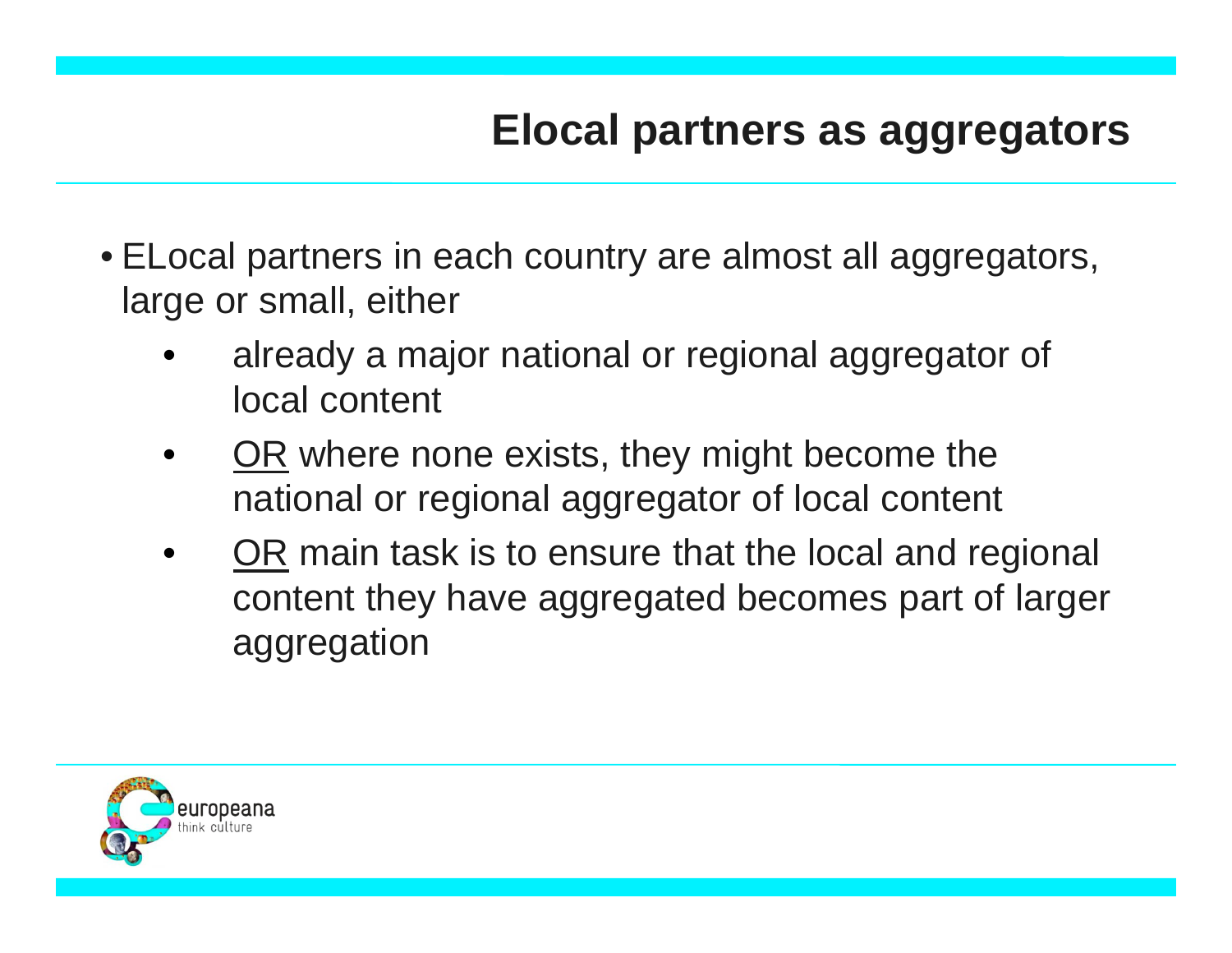#### **Steps to Provide Content**

#### Steps to provide content:



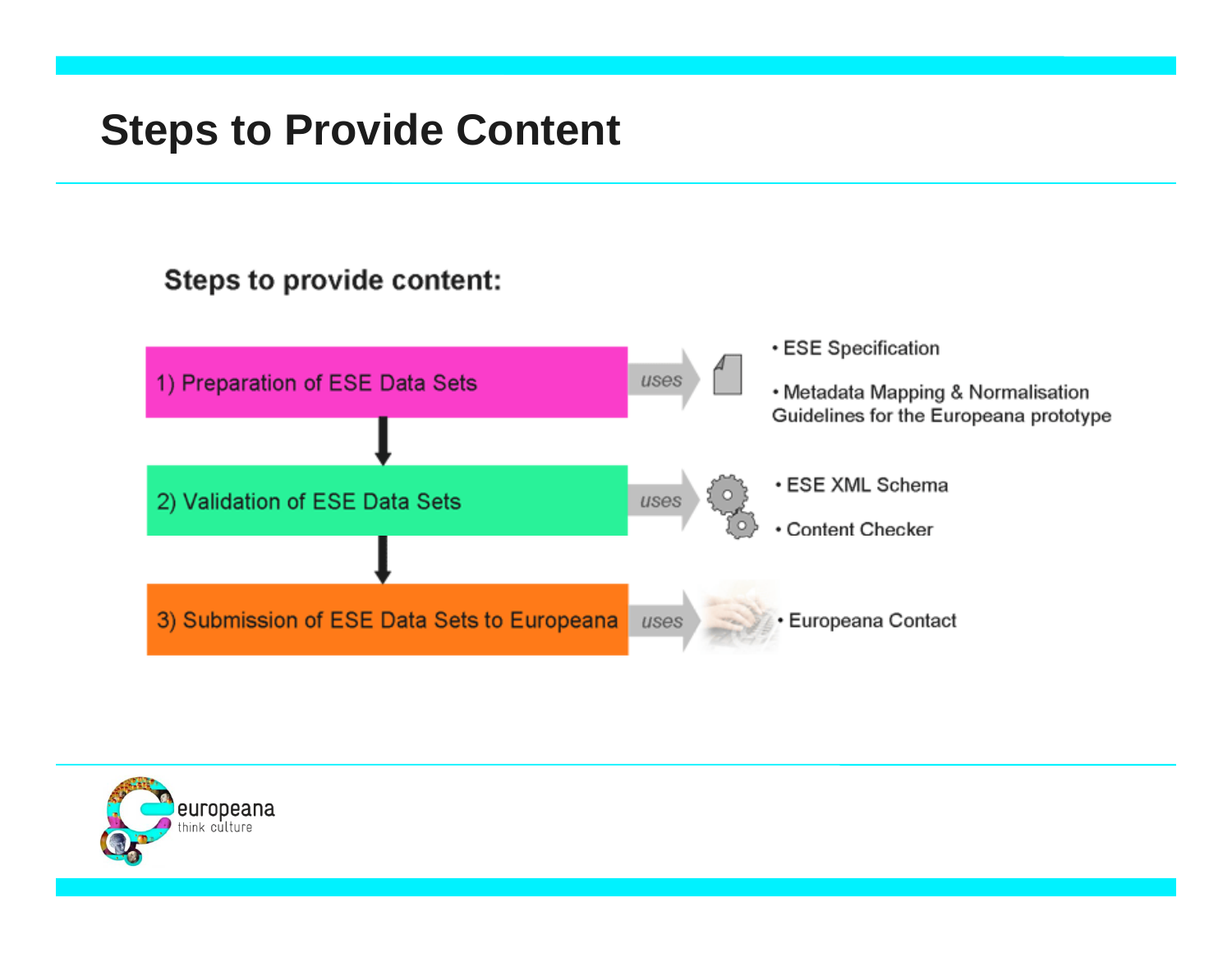### **What are the technical requirements?**

#### $\blacksquare$ **Metadata mapped to the ESE v3.2.2 Specifications**

This is the Europeana current data model which consists of the Dublin Core (DC) metadata elements, a subset of the DC terms and a set of twelve elements which were created to meet Europeana's functionality

needs. https://version1.europeana.eu/c/document\_library/get\_file?uuid=c56f82a4-8191-42fa-9379-<u>4d5ff8c4ff75&groupId=10602</u>

- $\blacksquare$ **Europeana Data model (EDM) by Danube release, 2011**
- $\blacksquare$ **A link to the digital object's location online**
- E **A th b il f th bj t thum bnail o the objec**

<u>peana.eu/c/document\_librar</u>

See: http://version1.europeana.eu/c/document\_library/get\_file?uuid=6b52d4be-6a4d-443a-842a-91bca2b1f&groupId=10602

#### $\blacksquare$ **Metadata Mapping & Normalisation Guidelines**

are also provided as normalisation on some values is necessary to enable machine readability. Providers should consult the following document**:**

<u>y/get\_file?uuid=58e2b828-b5f3-4fe0-aa46-3dcbc0a2a1f0&</u>

<u>group</u>

pId=10602

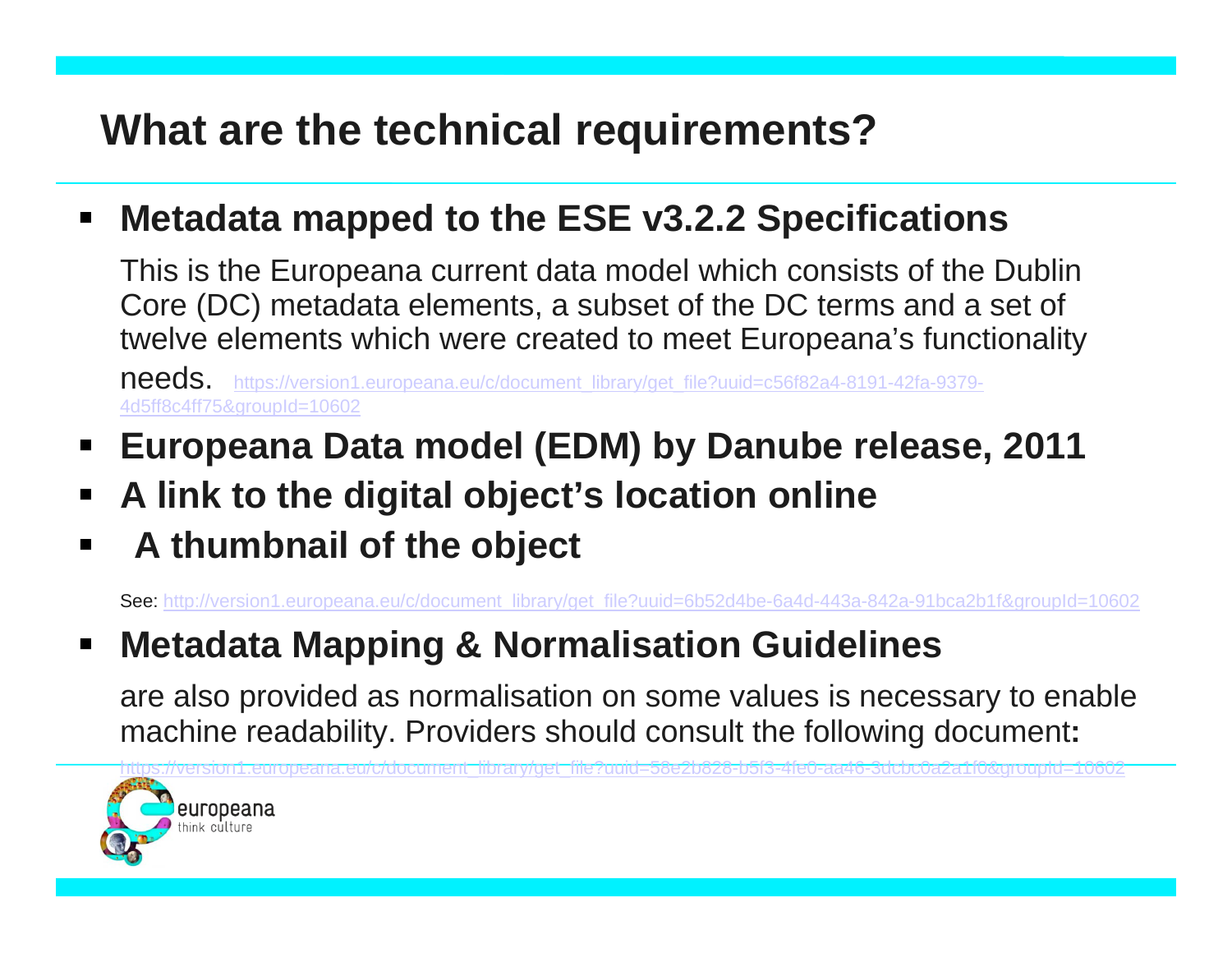### **How do I validate compliancy with ESE?**

#### $\blacksquare$ **Using the XML v3.2 ESE schema:**

The ESE v3.2 XML Schema is the XML representation of the Europeana Semantic Elements (ESE) specifications v3.2.This schema can be used to validate XML instances of Data Sets to be submitted to Europeana.

http://version1.europeana.eu/c/document\_library/get\_file?uuid=104614b7-1ef3-4313-9578-59da844e732f&groupId=10602 **and it is available here:** <u>http://www.europeana.eu/schemas/ese/ESE-V3.2.xsd</u>

#### $\blacksquare$ **Using the Content Checker:**

This is a test and validation environment that consists of the Content Ingestor where providers upload their data and the portal that allows them to search and browse these data as if they were using the real

Europeana. http://version1.europeana.eu/c/document\_library/get\_file?uuid=5efae853-74d4-4ca7-a949- 90c401c93127&groupId=10602

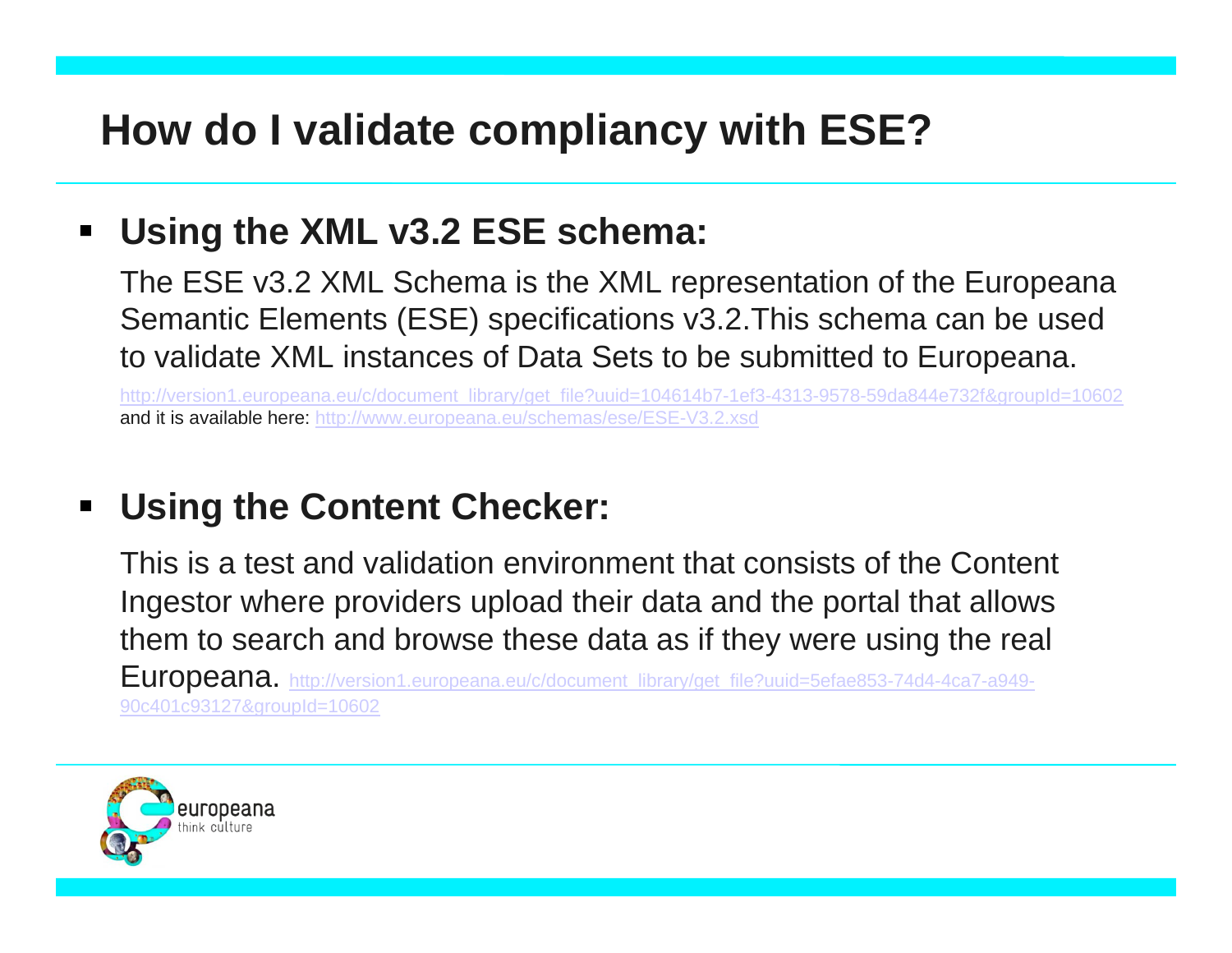#### **How can I contribute my data to Europeana?**

 $\blacksquare$  Determine the best route to submit data to Europeana, info in **Europeana Aggregator Handbook** :

http://www.group.europeana.eu/web/guest/provide\_conten t

 $\rightarrow$  for Aggregators or Individual Institutions

 $\blacksquare$ ■ EuropeanaLocal refers enquiries from local institutions national aggregators wherever possible

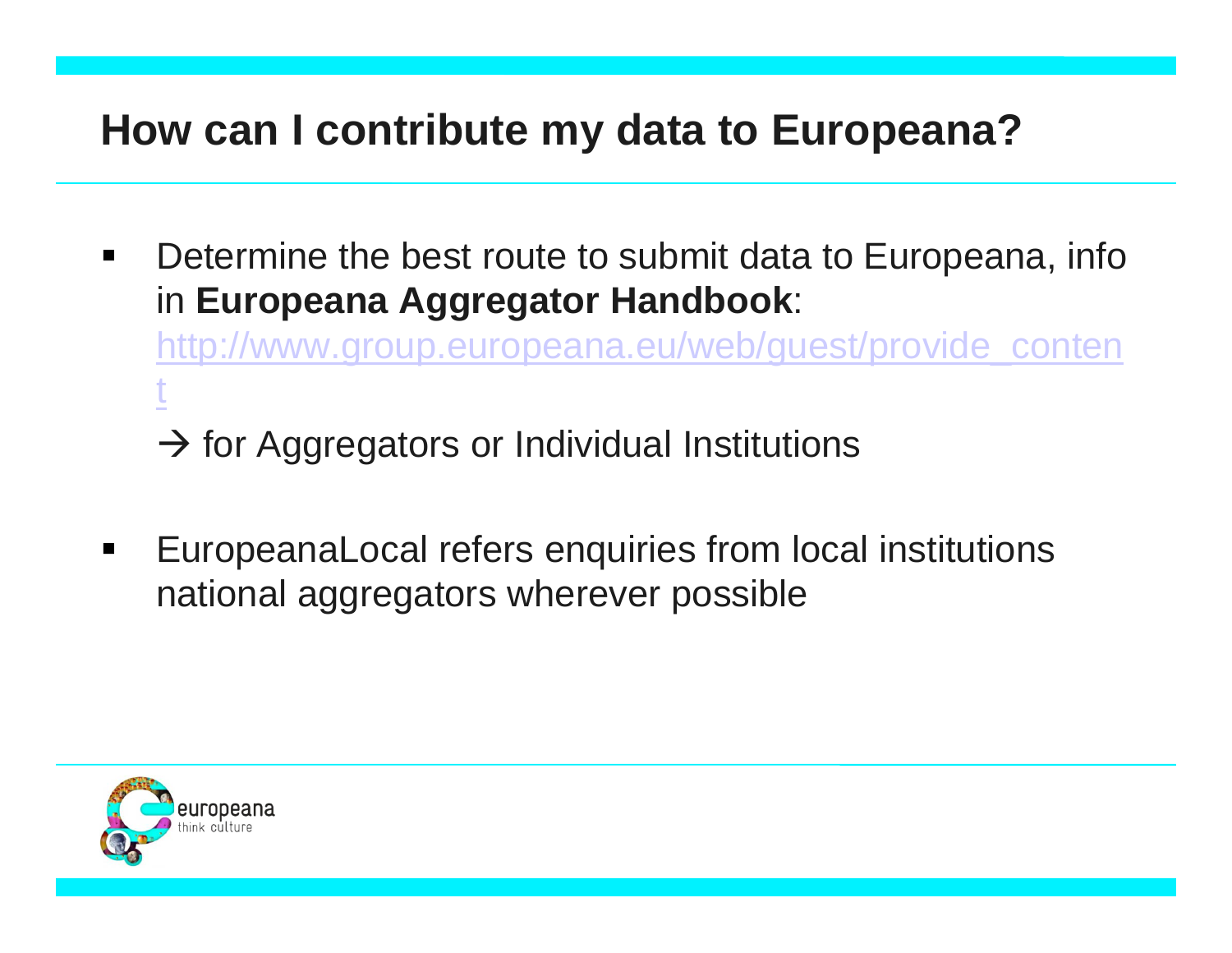**Direct provider benefits** GP2

 $\blacksquare$ Prestigious initiative

GP1

- •Endorsement from European Commission
- Erasmus Award 2009



- $\blacksquare$ Content remains within your organisation
- $\blacksquare$ • Increase traffic to your site (view content in context)
- $\blacksquare$  Knowledge exchange with professional network
	- $\bullet\,$  Metadata standards, best practices, technological innovation
- П Popularity among users
	- $\triangleright$  Loyal user base (60% of survey respondents visiting the site more than 5 times);
	- ¾ Overall positive ratings for Europeana features and functions

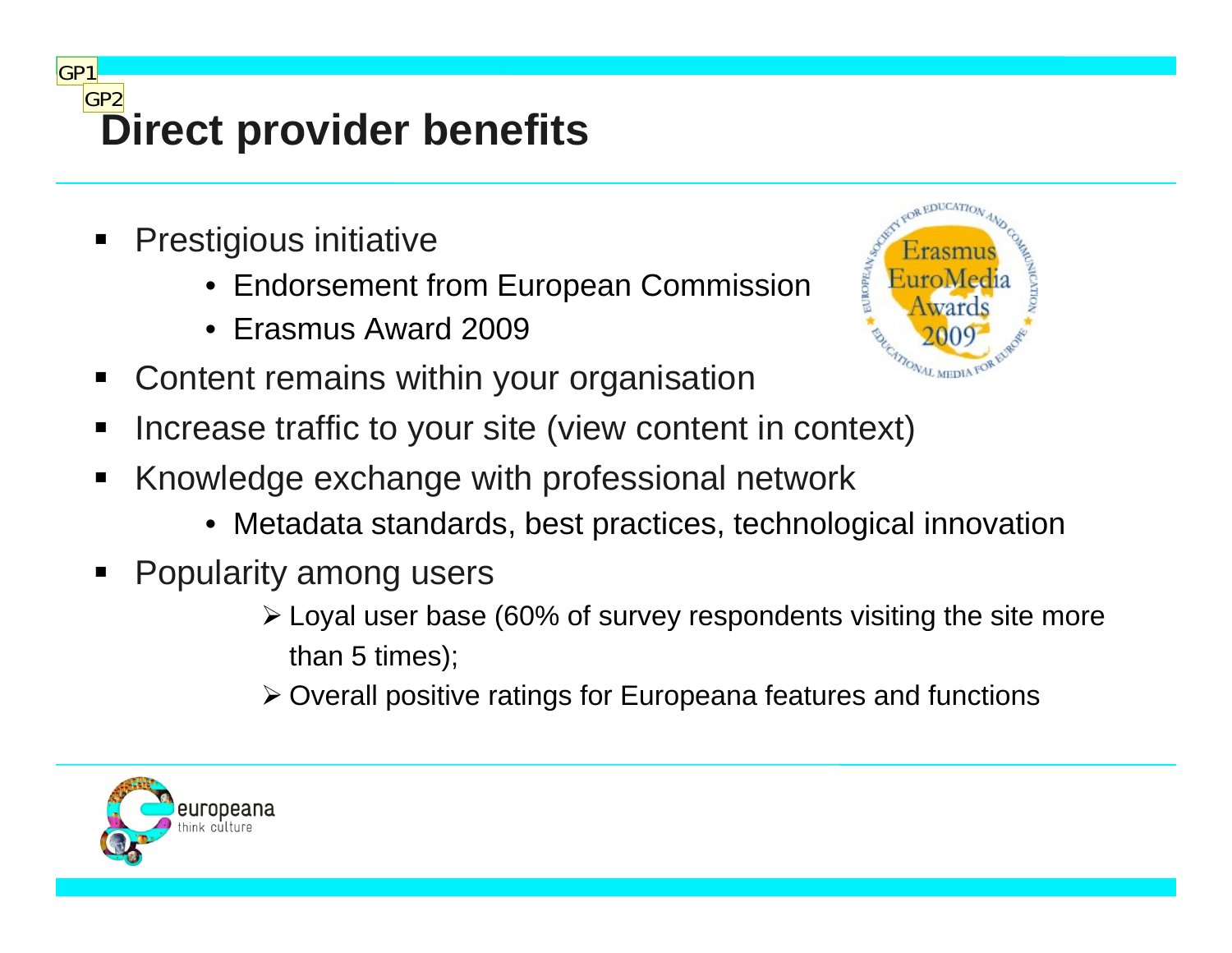**Slide 18**

**GP1** Europeana's cross-domain content The value of contributing content to Europeana Metadata standardsCase studies demonstrating benefits and best practice Milestones, deliverables and achievements, notably Rhine release Forthcoming events – workshops, conferences etc Strategic and policy issues Staying relevant to users Value of sharing source code Technolgical innovation aal030, 10/30/2009 **GP2** Europeana's cross-domain content The value of contributing content to Europeana Metadata standardsCase studies demonstrating benefits and best practice Milestones, deliverables and achievements, notably Rhine release Forthcoming events – workshops, conferences etc Strategic and policy issues Staying relevant to users Value of sharing source code Technolgical innovation aal030, 10/30/2009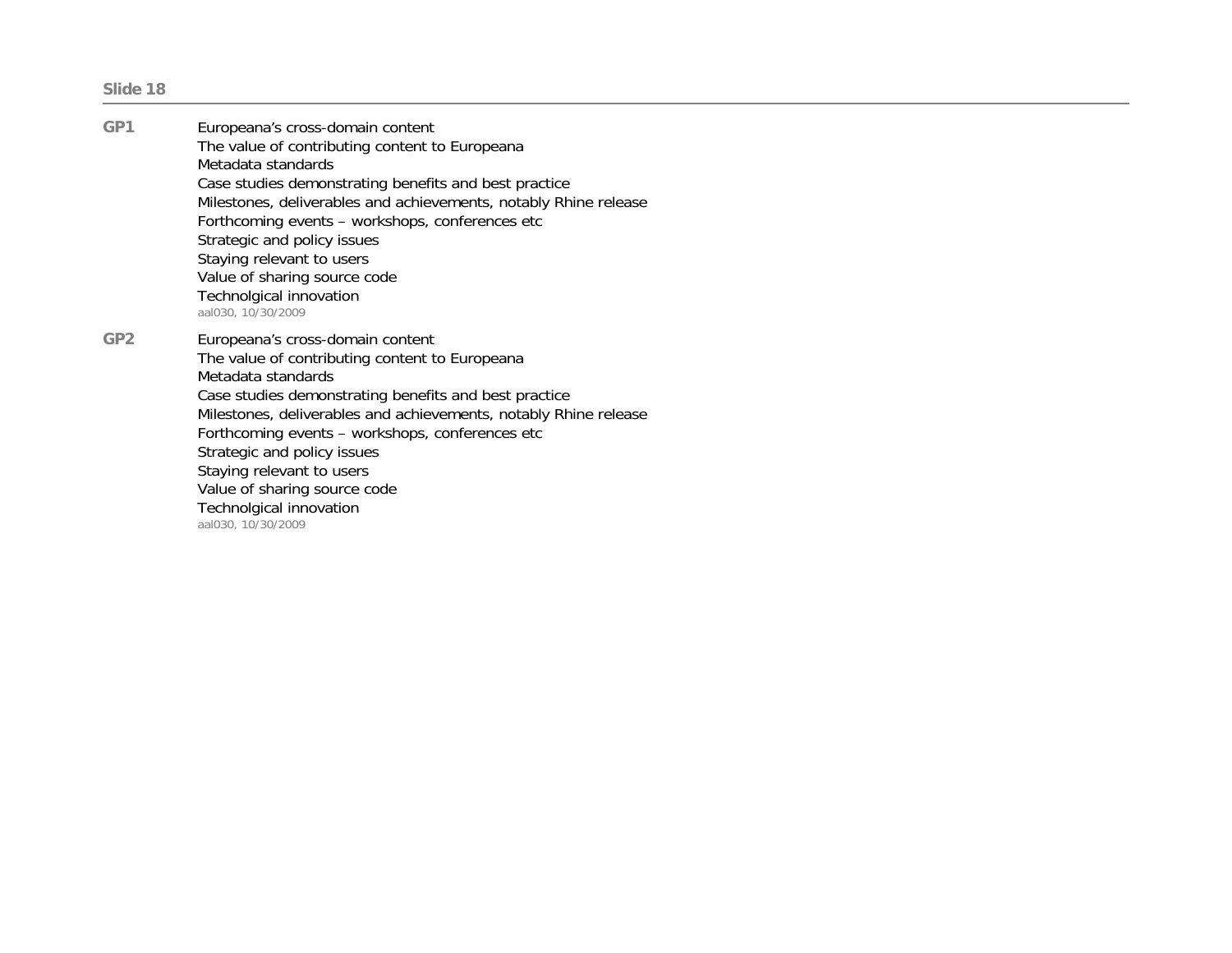

naLocal is a Best Practice Network project, funded under the eContentplus me of the European Commission, which started on 1 June 2008.It is designed to nd help local and regional libraries, museums, archives and audio-visual archives:

the enormous amount of content that they hold available through Europeana (the European tal Library)

#### deliver new services.

<u>na</u> is developing a common multilingual access point which will make it possible to turope's distributed digital cultural heritage online. It will give users direct access to million digital objects, including film material, photos, paintings, sounds, maps, ripts, books, newspapers and archival papers. The first prototype was launched to the November 2008 by Viviane Reding, European Commissioner for Information Society ia.

naLocal is one of a suite of additional projects, funded by the European Commission irther develop Europeana. EuropeanaLocal will play an important role in ensuring that mous amount of digital content provided by Europe's cultural institutions at local and level is represented in Europeana, alongside that held at national level. Such ent will not only bring together a rich diversity of content of all types, cultures and es but also people, making it possible to establish integrated services with great and added value for communities and individual users.

#### 66

Making local and regional content accessible through the European Digital Library

55



Copyright @ 2008 EuropeanaLocal. EuropeanaLocal is funded under the European Commission's eContentPlus Programme. Legal